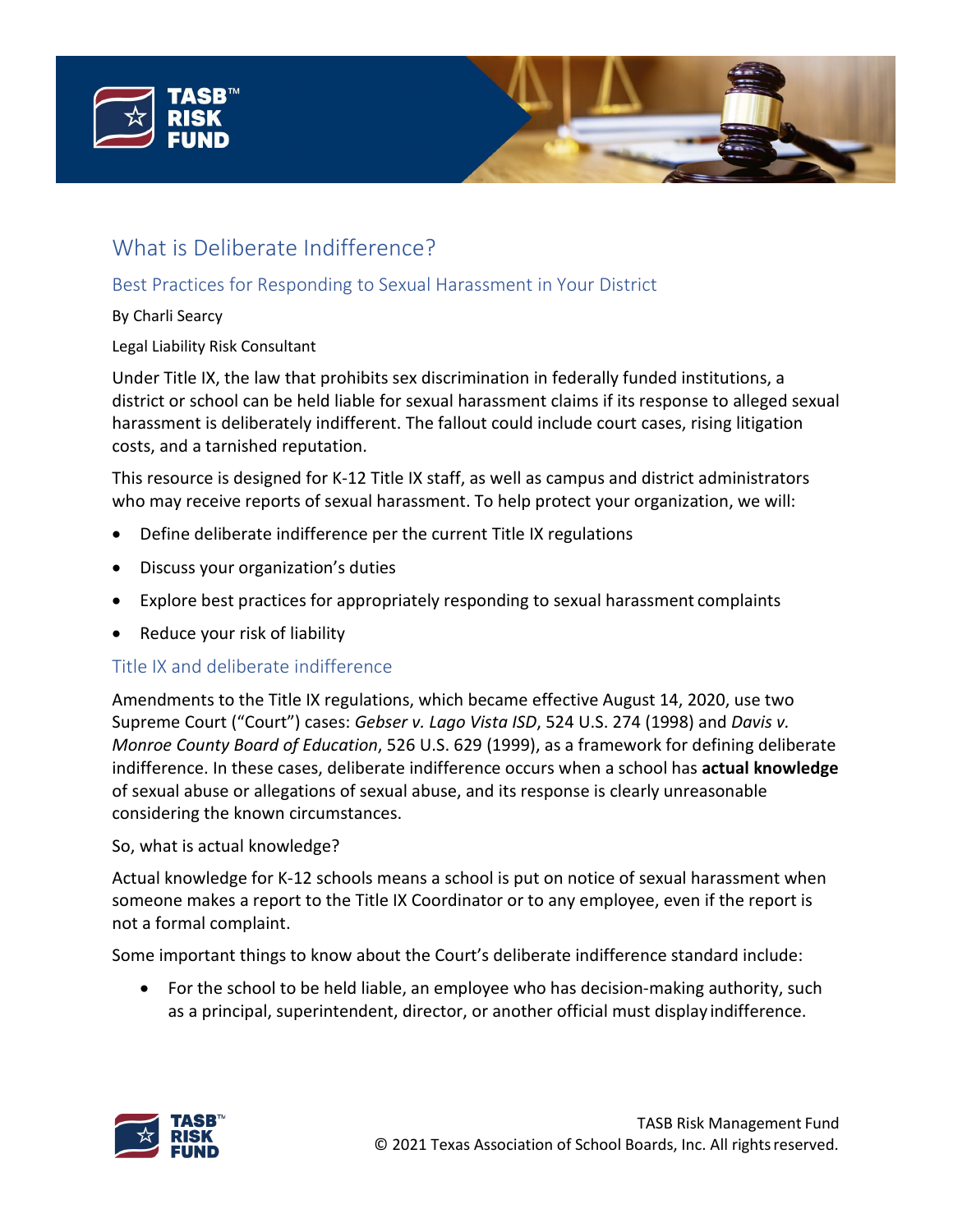

• Deliberate indifference could include, but not be limited to, ignoring complaints or reports about abuse, minimally responding without follow-up investigation, and not taking reasonable steps to stop the abuse and ensure students' safety.

## Department of Education requirements

Although the Department of Education (Department) has adopted the Court's deliberate indifference standard, the rules mandate schools and districts to fulfill specific obligations that are not required under the Court's standard. Specifically, the regulations, particularly section 106.44 (a), require the response to:

- Be prompt (Your school or district should follow its policies concerning reasonable timelines for responding),
- Offer supportive measures to a complainant, who is the alleged victim of sexual harassment,
- Ensure that the Title IX Coordinator contacts the complainant to discuss supportive measures and considers the complainant's wishes regarding supportivemeasures,
- Inform the complainant of the availability of supportive measures with or without the filing of a formal complaint, and to
- Explain the process for filing a formal complaint.

Additionally, your district or school must respond to both the complainant and the respondent, who is the alleged perpetrator, with **equitable treatment.** This means that supportive measures must be offered to the complainant and due process through grievance procedures must be afforded to both parties.

## Your organization's duty to respond

The following questions consider the *Gebser/Davis* framework that the Title IX regulations have adopted regarding a school's duty to respond. When a formal complaint is filed or a report is received by a school or district, there is always a duty to respond. To learn more, see the response to, ["How should our district respond to a sexual harassment complaint?"](https://www.tasbrmf.org/learning-news/insiderm/home/coverage/liability/new-title-ix-regulations-your-questions-answered.aspx) in our InsideRM Q&A article on the Title IX regulations.

Your organization should analyze three questions and comply with your policies and procedures to help your district or school respond appropriately, and not with deliberate indifference, to sexual harassment.

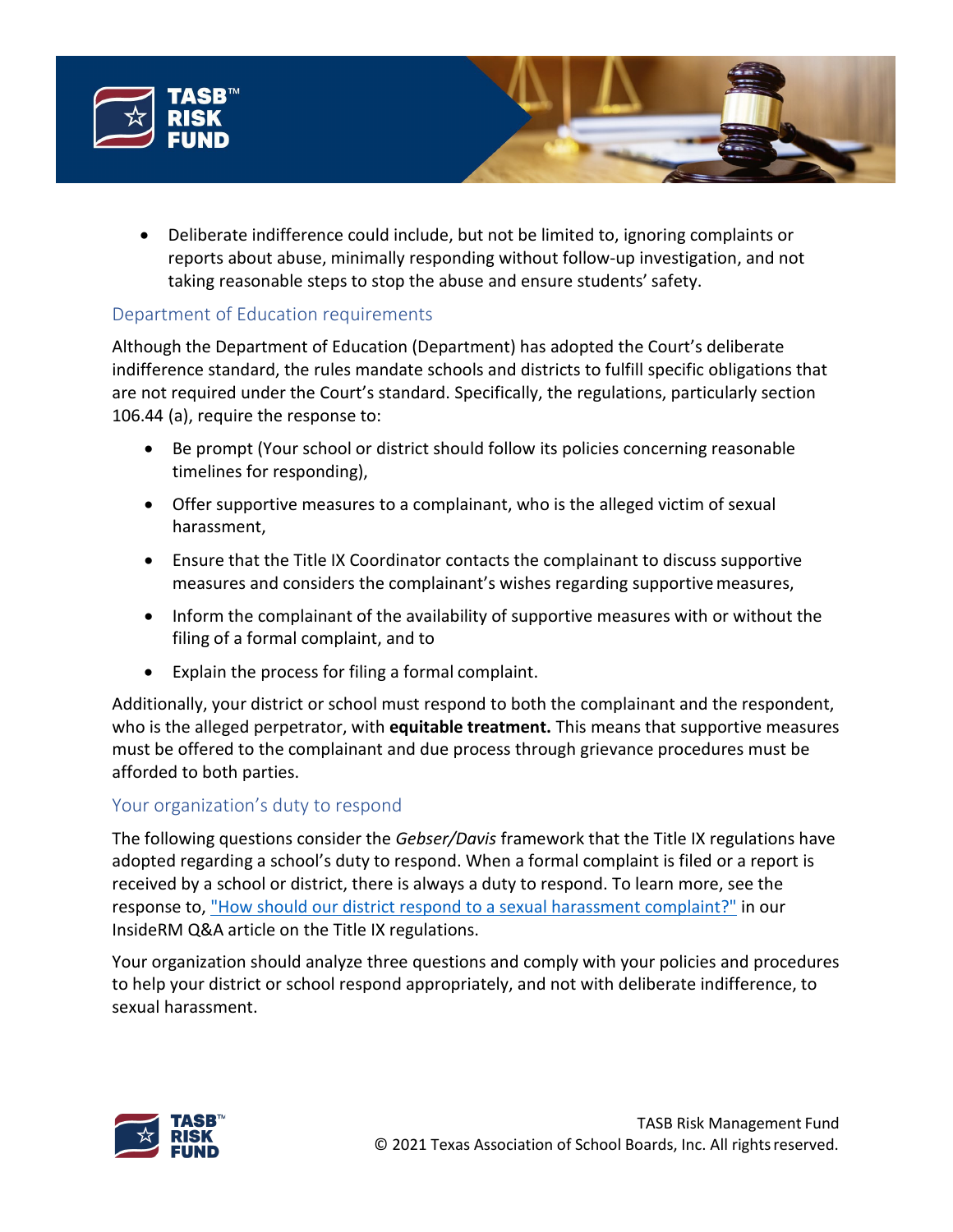

- Is there actual knowledge of the sexual misconduct?
- Is the alleged harassment so **severe, pervasive, and objectively offensive** that it can be said to deprive the victim of access to the educational opportunities or benefits provided by our school?
- Is our organization's response clearly reasonable concerning the known circumstances?

Now, explore each question and learn how they guide you in responding appropriately to sexual harassment allegations.

## Is there actual knowledge of the sexual misconduct?

The regulations no longer use the responsible employee rubric as the Department had done before. Previously, if an allegation of sexual harassment was reported to a responsible employee, such as a principal or superintendent, then this employee had the duty to report or take action. It also meant that the school was put on notice about the abuse.

Now, for elementary and secondary schools, the regulations mandate that notice of sexual harassment to **any employee**, along with notice to the Title IX Coordinator or any official with authority, requires the school or district to respond. Higher education institutions receive actual knowledge when the Title IX Coordinator or a school official with authority to take corrective action is notified about the allegations.

Actual knowledge does not include what the employee *should have known.* Instead, and per the regulations, notice occurs when any elementary or secondary school employee, Title IX Coordinator, or official with authority witnesses or hears about sexual harassment or allegations. Also, if these people receive a written or verbal sexual harassment complaint, then they are considered notified.

## Was the harassment so severe, pervasive, and objectively offensive that it can be said to deprive the victim of access to the educational opportunities or benefits provided by the school?

This question should be analyzed on a case-by-case basis. Students respond to sexual harassment differently; therefore, how harassment affects their educational opportunities could vary. So, consider each case and each student separately.

Harassment can be considered severe, pervasive, and objectively offensive if it negatively impacts the student's educational experience. The court in *[Davis](https://supreme.justia.com/cases/federal/us/526/629/)* states:

Whether gender-oriented conduct is harassment depends on a constellation of surrounding circumstances, expectations, and relationships, including, but not limited to, the harasser's and victim's ages and the number of persons involved. Courts must also bear in mind that school children may regularly interact in ways that would be unacceptable among adults…

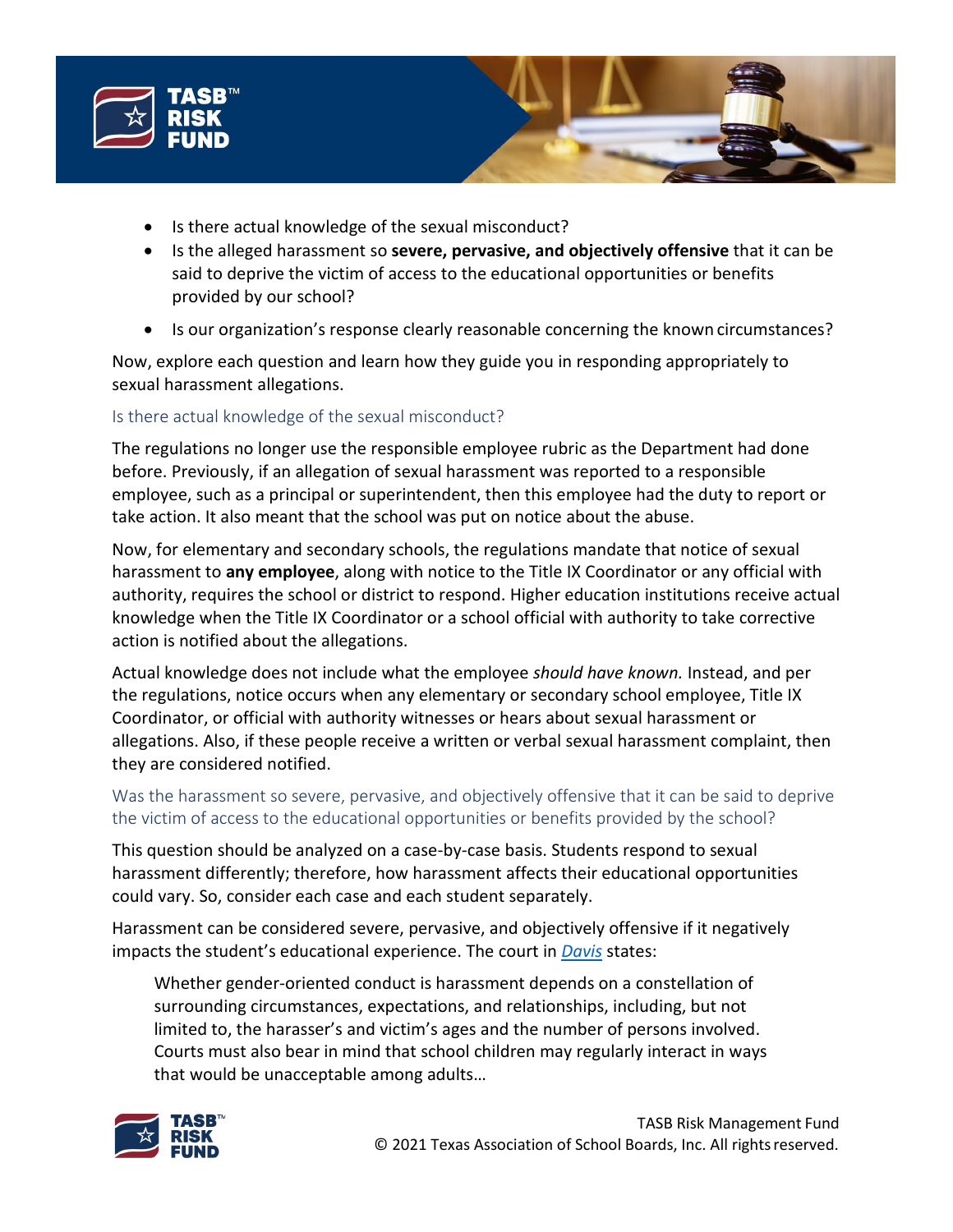

However, keep in mind that the regulations do not apply the *severe, pervasive, and objectively offensive standard* to criminal sex offenses such as sexual assault, dating violence, domestic violence, and stalking because it is assumed that such actions undoubtedly deprive the victims of access to educational or employment opportunities and benefits.

The **Office for Civil Rights** offers these examples of how harassment could negatively impact students:

- Decline in grades
- Lowered academic achievement and aspirations
- Increased anxiety
- Loss of self-esteem and confidence
- Depression and post-traumatic stress
- General deterioration in physical health
- Self-harm and suicidal thinking
- Feelings of alienation in the school environment, such as fear of other children
- Absenteeism from school

Keep in mind that the impact of sexual harassment on students may extend beyond these examples. Therefore, you should promptly respond to and analyze each allegation to determine how such action(s) affect the student victim and their education.

## Is our organization's response clearly reasonable concerning the known circumstances?

While it's important to respond promptly, the school must consider whether its planned response is reasonable based on the circumstances. As always, refer to your school's or district's policies for guidance, including FFH (LOCAL), which may discuss addressing harassment, offering supportive measures, and implementing the grievance process if a formal complaint has been filed.

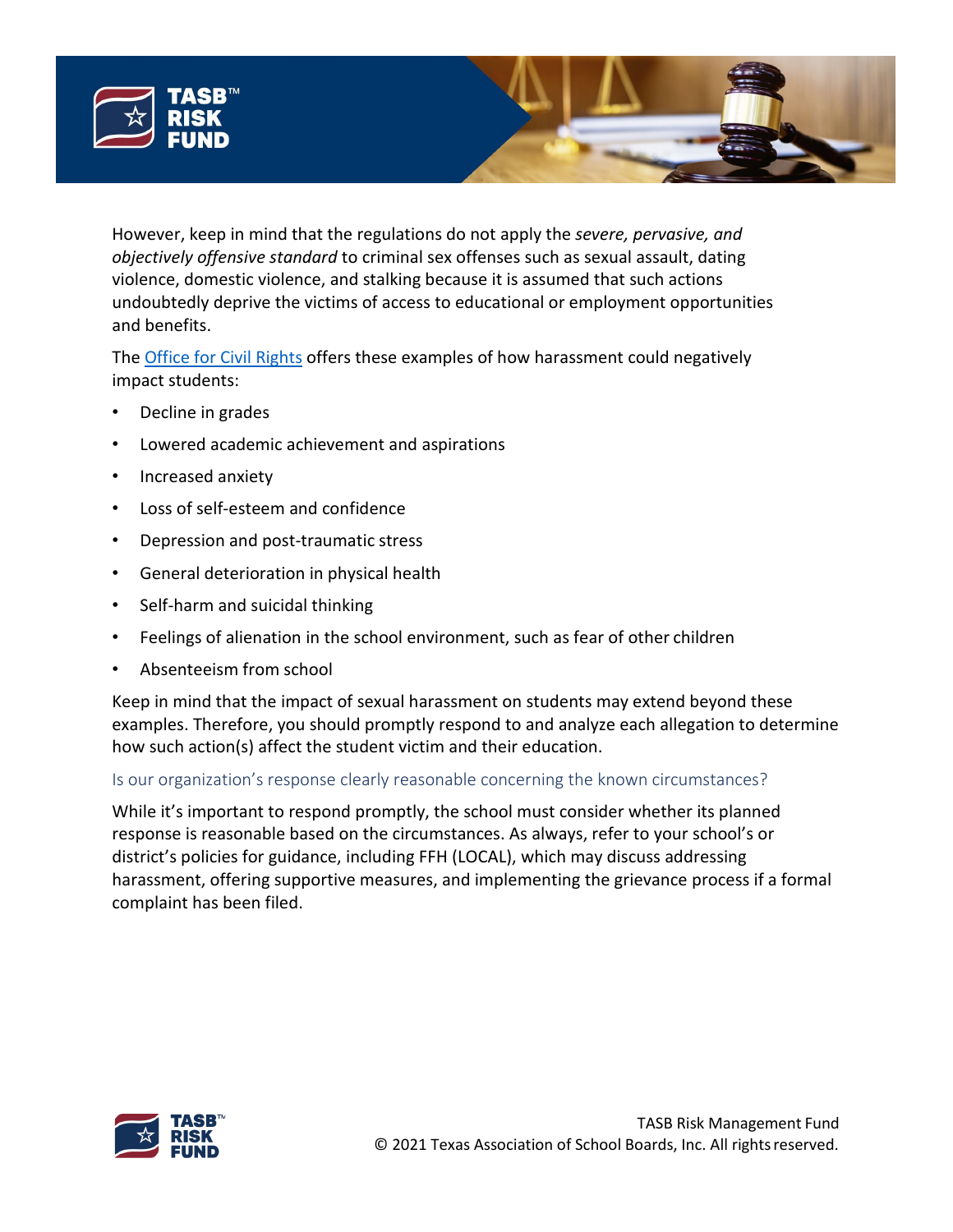

If sexual harassment allegations are based on rumors or someone "having a feeling" that something inappropriate is going on, it is worth reporting to the Title IX Coordinator and investigating. Sometimes, indirect reports or information can be indicators of inappropriate conduct. Furthermore, anyone who **suspects** child abuse must immediately make a report to law enforcement **or** child protective services (CPS). However, if the person suspected of abusing the child is responsible for the child's care, custody, or welfare, then the report **must** be made to CPS. Your school cannot require you to report suspected abuse to a school administrator before reporting to law enforcement or CPS. The law also protects against retaliation if the report is made in good faith.

Principals and superintendents must also comply with their reporting obligation to law enforcement or CPS if they suspect child abuse. In addition to mandatory child abuse reporting, principals and superintendents have other reporting requirements. If the person reporting is the principal, he or she would need to report to the superintendent. If the reporting person is the superintendent, he or she would need to report to the State Board for Educator Certification (SBEC).

## Best practices for responding to reports of sexual harassment

Now that you understand what actual knowledge entails, the need to analyze the alleged sexual harassment's impact on the victim, and the importance of your organization not responding with deliberate indifference, consider the following suggestions on the dos and don'ts for responding to sexual harassment.

#### Don'ts

Districts and schools should avoid responses from a school or district that may be clearly unreasonable in light of known circumstances, which might include, but are not limited to:

- Ignoring complaints from employees and parents and not properly investigating allegations concerning sexual harassment
- District employees failing to report sexual harassment and relying on the Title IX Coordinator, principal, supervisor, or another person to make such report
- Delegating the duty to report child abuse
- Making excuses for an employee's or student's inappropriate behavior
- Failing to document complaints
- Conducting brief and undocumented meetings with the accused perpetrator about the inappropriate behavior, without follow-up investigations

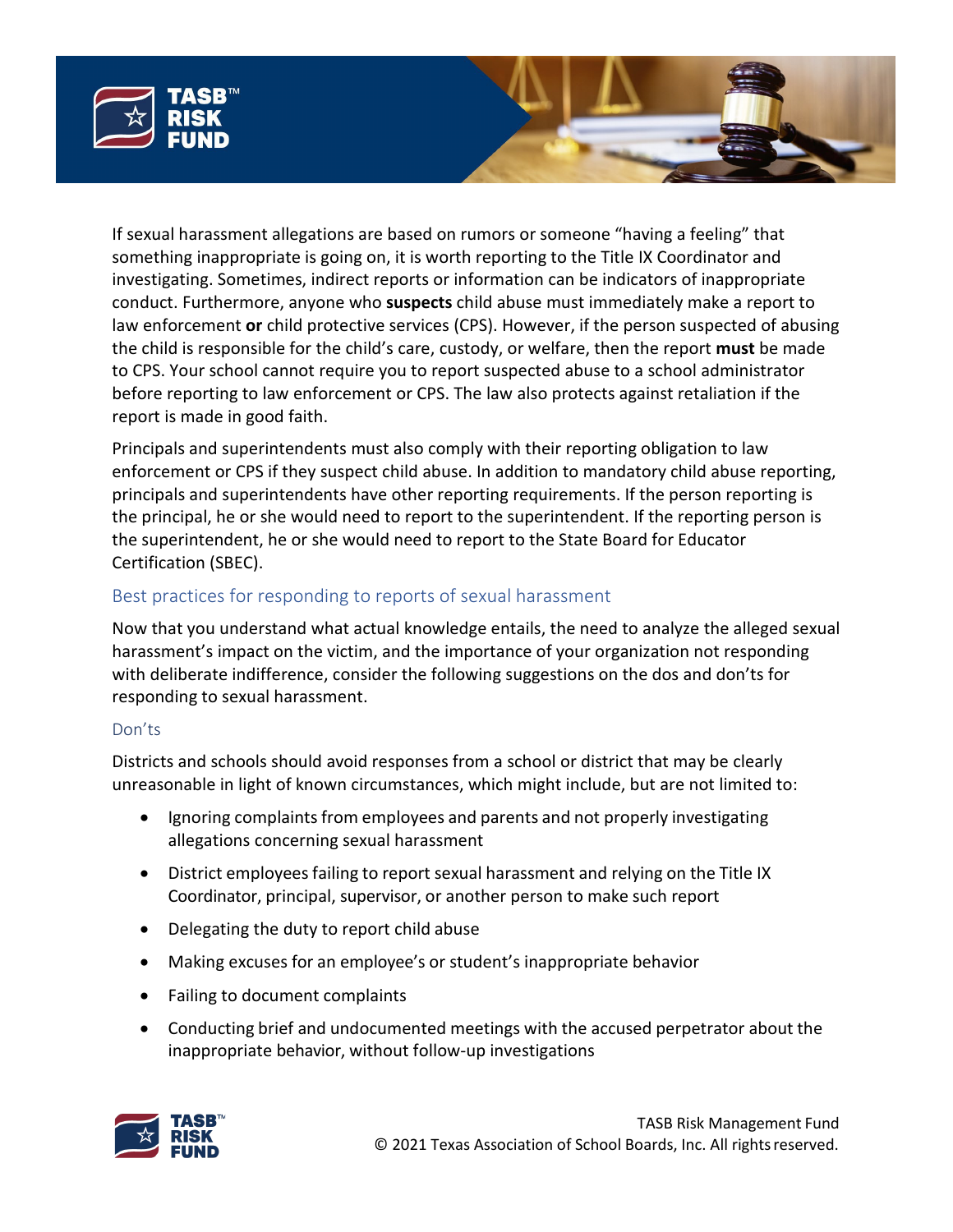

- Only reporting sexual harassment after a series of complaints and after the situation has escalated
- A principal not informing the superintendent about employee sexualmisconduct
- A superintendent not reporting sexual misconduct to the SBEC
- Discouraging employees from reporting sexual harassment, and even threatening or implying that they will lose their job for reporting inappropriate conduct
- Not offering supportive measures to the complainant or not implementing a grievance process when a formal complaint has been filed, as required under theregulations

#### Dos

Some ways to properly address reports of sexual harassment include:

- Consistently reviewing and complying with your policies and the Title IX regulations for guidance on responding to every report.
- Offering supportive measures in a timely manner and allowing the victim to choose which, if any, are best for him or her. Some supportive measures may include, but are not limited to:
	- o Counseling
	- o Extensions of deadlines or other course-related adjustments
	- o Modifications of work or class schedules
	- o Campus chaperones
	- o Mutual restrictions on contact between the parties
	- o Changes in work or housing locations
	- o Leaves of absence
	- o Increased security and monitoring of certain areas of the campus
- Being mindful of whether the implementation of supportive measures is perceived by the victim as isolation or punishment and providing other alternatives preferred by the victim
- Documenting that supportive measures were offered, even if the victim declines the offer

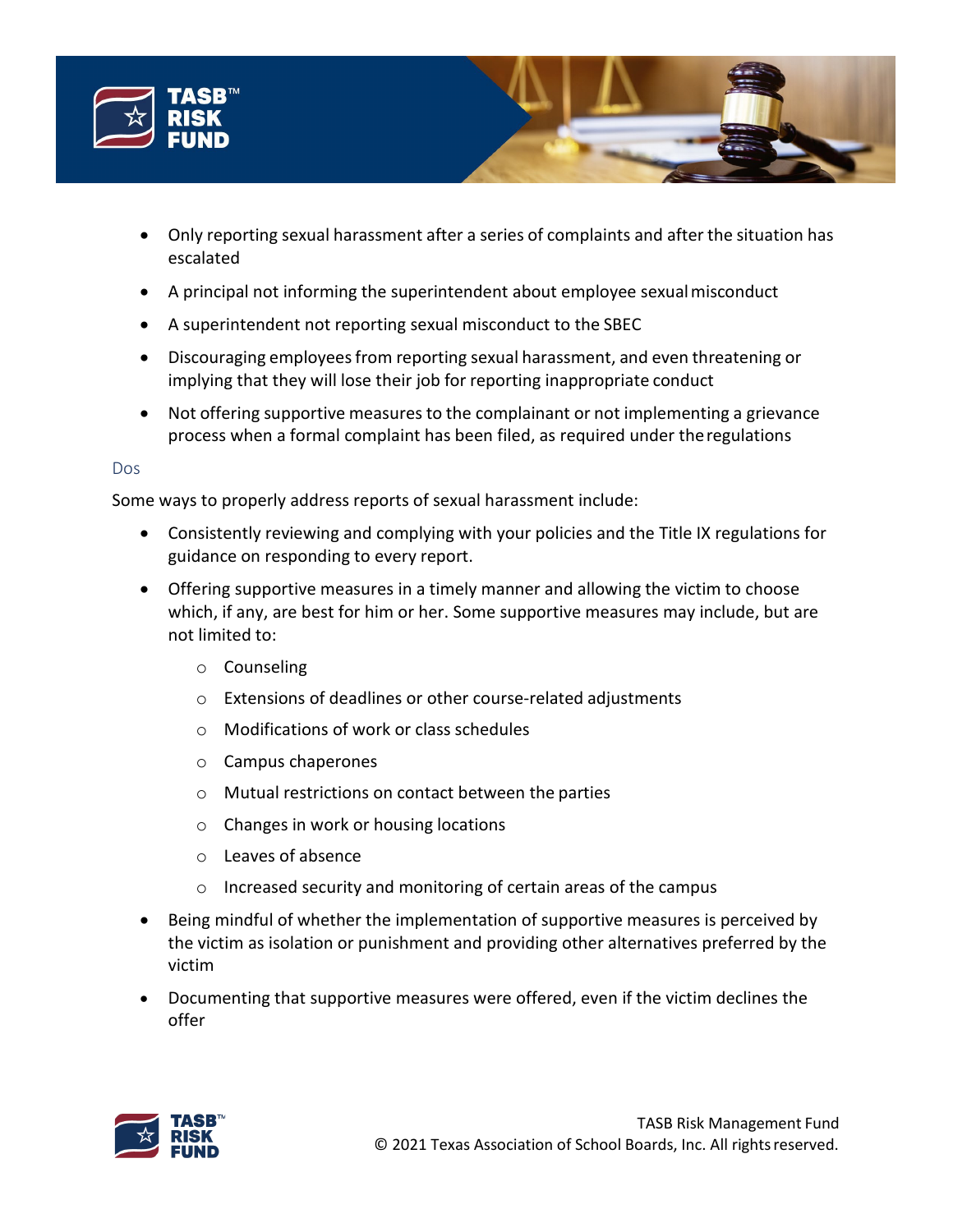

- Implementing the [grievance process](https://www2.ed.gov/about/offices/list/ocr/docs/titleix-summary.pdf#page%3D4) if a formal complaint of sexual harassment is filed. Your district may have established forms for responding to reports and complaints of sexual harassment. However, if not, TASB provides sample administrative procedures and a [sample formal complaint form](https://pol.tasb.org/Policy/Download/105?filename=FFH(XHIBIT).pdf) (login required) regarding the Title IX complaint process located in [TASB Policy Service's Regulations Resource Manual](https://www.tasb.org/apps/CA1/?Destination=%2fServices%2fPolicy-Service%2fmyTASB%2fRegulations-Resource-Manual.aspx) (login required).
- Ensuring your organization consistently complies with all reporting requirements, including making reports to law enforcement, [child protective services,](https://www.dfps.state.tx.us/Contact_Us/documents/swiflyer.pdf) and [SBEC.](https://tea.texas.gov/texas-educators/investigations/superintendent-reporting-requirements)
- Properly evaluating every response by the deliberate indifference standard per your policies and Title IX regulations. Asking the question, "Knowing the circumstances, did our organization respond to this matter in a clearly reasonable manner?"
- Documenting all steps of your response to a report or formal complaint including, but not limited to, outcomes, appeals, accepted and declined supportive measures, as well as gathered evidence (physical or electronic).
- Creating documentation of the sexual harassment allegations, including who, what, where, and when. Ensuring that you record dates and times, along with names and sworn statements of all the parties interviewed.
- Retaining all records pertaining to sexual harassment reports and investigations for seven years.

## Educate and train staff and students

Informed stakeholders are key to helping your district or school properly respond to sexual harassment. Train your staff and students to understand what sexual harassment means, recognize inappropriate behavior, and report their concerns. Some best practices include:

- Encouraging administrators and staff to understand your policies and their responsibilities, including the:
	- o Definition of sexual harassment
	- $\circ$  Instructions for reporting sexual harassment. Remind them that following proper reporting procedures helps your school or district avoid the pitfalls of failing to respond appropriately.
	- o Confidentiality policies
	- $\circ$  Contact information for individuals who can further assist students seeking help
- Keeping employees fully informed on policies concerning their conduct on and off campus, including social media engagement